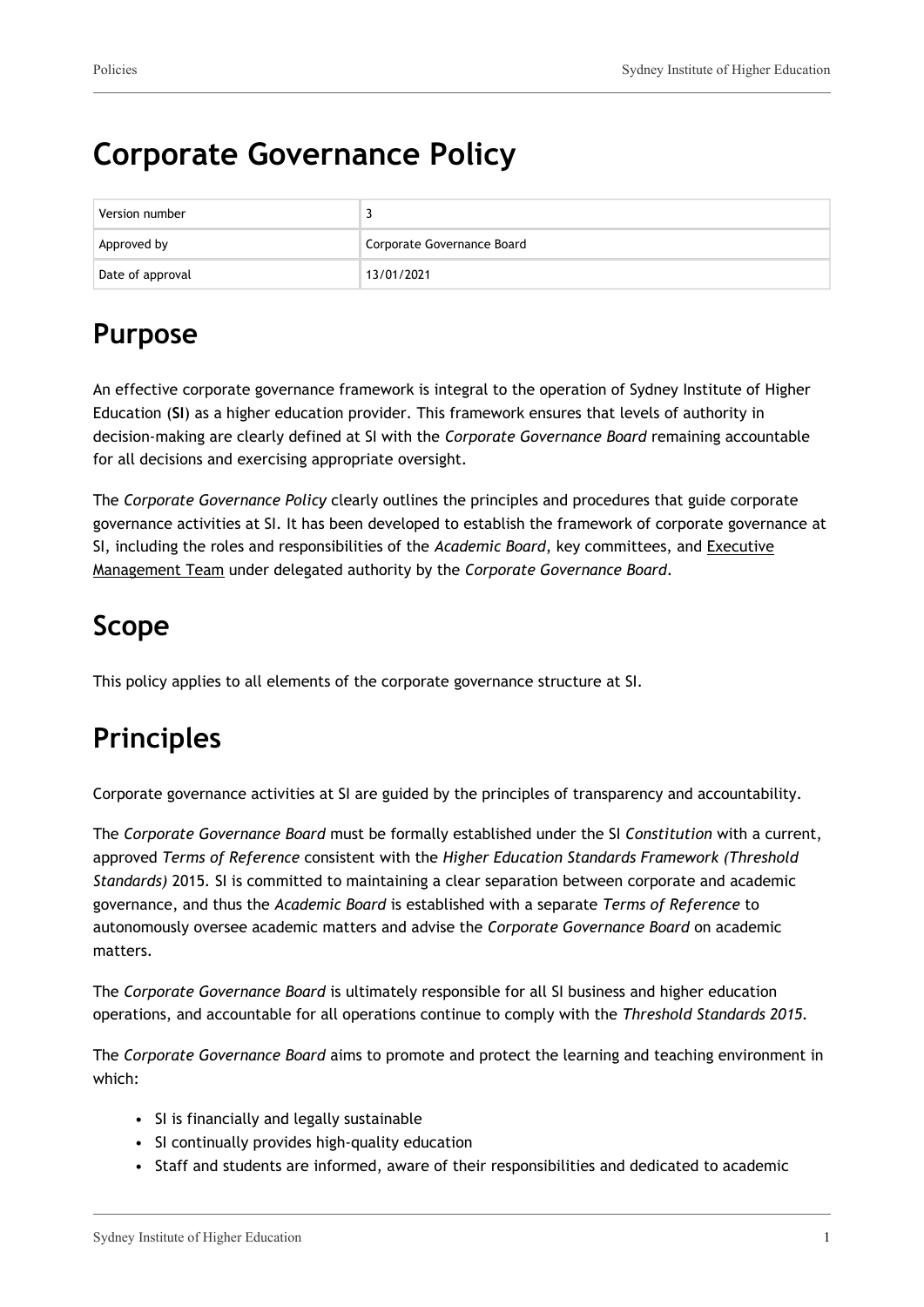freedom and integrity

- Diversity is valued and all members of the community are treated equally
- The wellbeing of staff and students is prioritised
- Students are able and encouraged to participate in decision-making processes.

### **Procedures**

#### *Establishing a framework for corporate governance*

The *Corporate Governance Board, the Academic Board*, and Executive Management Team are responsible for the management of higher education operations at SI.

Both the Executive Management Team and the *Academic Board* advise and collaborate with the *Corporate Governance Board* where appropriate, however, the *Corporate Governance Board* does not have influence over the decisions of the *Academic Board*.

#### *The Corporate Governance Board*

The *Corporate Governance Board'*s role is to define the overarching purpose, objectives, and strategies of SI and ensure that all operations maintain compliance with SI policies and *Constitution* as well as Australian state and federal legislation and regulations.

The *Corporate Governance Board* must, at all times, keep true and accurate records of its activities.

The *Corporate Governance Board* includes members who are external to SI. *Corporate Governance Board* members must be highly qualified individuals from a variety of backgrounds, with a collective mix of expertise that includes higher education, finance, and law. SI acknowledges its responsibilities under the *Workplace Gender Equality Act 2012* and thus promotes a gender balance on all boards and committees.

The *Corporate Governance Board* is held accountable for activities in all areas of SI operations, as listed below.

#### *Delegations:*

It is essential that the *Corporate Governance Board* clearly defines delegations of authority and ensures they are implemented effectively. Refer to the *Delegations Policy*, which outlines the *Corporate Governance Board*'s role in defining, establishing, and monitoring delegations.

#### *Compliance:*

The *Corporate Governance Board* is responsible for ensuring ongoing compliance with the relevant AQF requirements and the *Threshold Standards 2015*, as well as internal compliance with policies and the SI constitution. See the *Compliance Framework Policy.*

#### *Risk management:*

Refer to the *Risk Management Policy*, which outlines the *Corporate Governance Board*'s role in monitoring, mitigating, and responding to risks to SI operations. Additionally, refer to the current SI *Business Continuity Plan* for the strategies that are currently in place. The *Corporate Governance Board*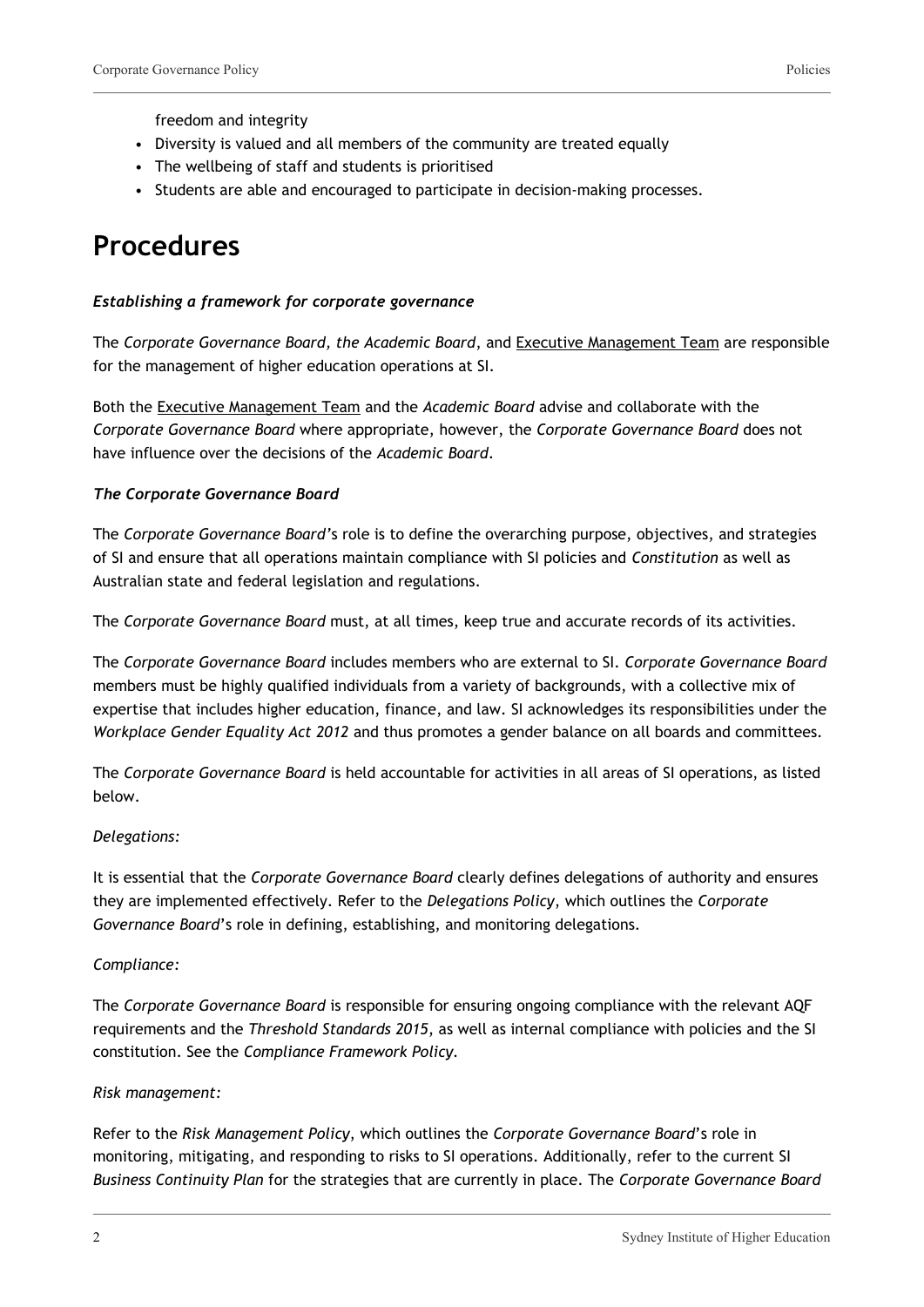delegates many duties associated with risk management to the *Audit & Risk Committee*.

#### *Strategic planning and decision-making:*

All strategic planning and decision-making by the *Corporate Governance Board* should be based on the best available information from reviews, risk assessments, independent advice, and any other relevant sources. Decisions must be transparent and aligned with SI strategic objectives.

The *Corporate Governance Board* is responsible for the development and implementation of all SI business plans, in particular, the *Strategic Plan.* The *Strategic Plan* is developed in close collaboration with the Executive Management Team and the *Academic Board* and sets the direction, strategies, and measures of success for SI as a whole. Underperformance is addressed in the five-yearly review and update of the Strategic Plan.

#### *Quality assurance:*

The *Corporate Governance Board* assures itself of the quality of all SI operations through comprehensive monitoring, benchmarking, review and improvement cycles. This includes regularly reviewing all policies and procedures as well as a periodic independent review of governance processes.

#### *Workforce planning and development:*

Primarily through the *Workforce Plan*, the *Corporate Governance Board* must ensure that the higher education staff complement is adequate for program delivery. Planning will take into account student feedback, student numbers, and student progression data, and advice from the *Academic Board*.

#### *Infrastructure and facilities:*

The *Corporate Governance Board* must ensure that SI's higher education program offerings are adequately supported by physical and digital infrastructure and facilities. Planned projects to acquire or update infrastructure and facilities at or above a cost threshold defined in the *Delegations Register* must be reviewed and approved by the President, or higher still, with *Corporate Governance Board* approval and cannot be delegated.

#### *Representation:*

The *Corporate Governance Board* is responsible for public representations of SI. For more information, see the *Public Information Policy*, *Marketing to Prospective Students Policy*, and *Education Agents Policy*.

#### *Award conferral:*

The C*orporate Governance Board* is responsible for the integrity and legitimacy of SI's higher education awards and thus is responsible for the conferral of awards to SI students, taking advice from the *Academic Board* regarding graduands.

#### *Third-party arrangements:*

As per the *Third Party Arrangements Policy*, the *Corporate Governance Board* is responsible for ensuring that any third parties also act in accordance with the values, policies, and strategic direction of SI.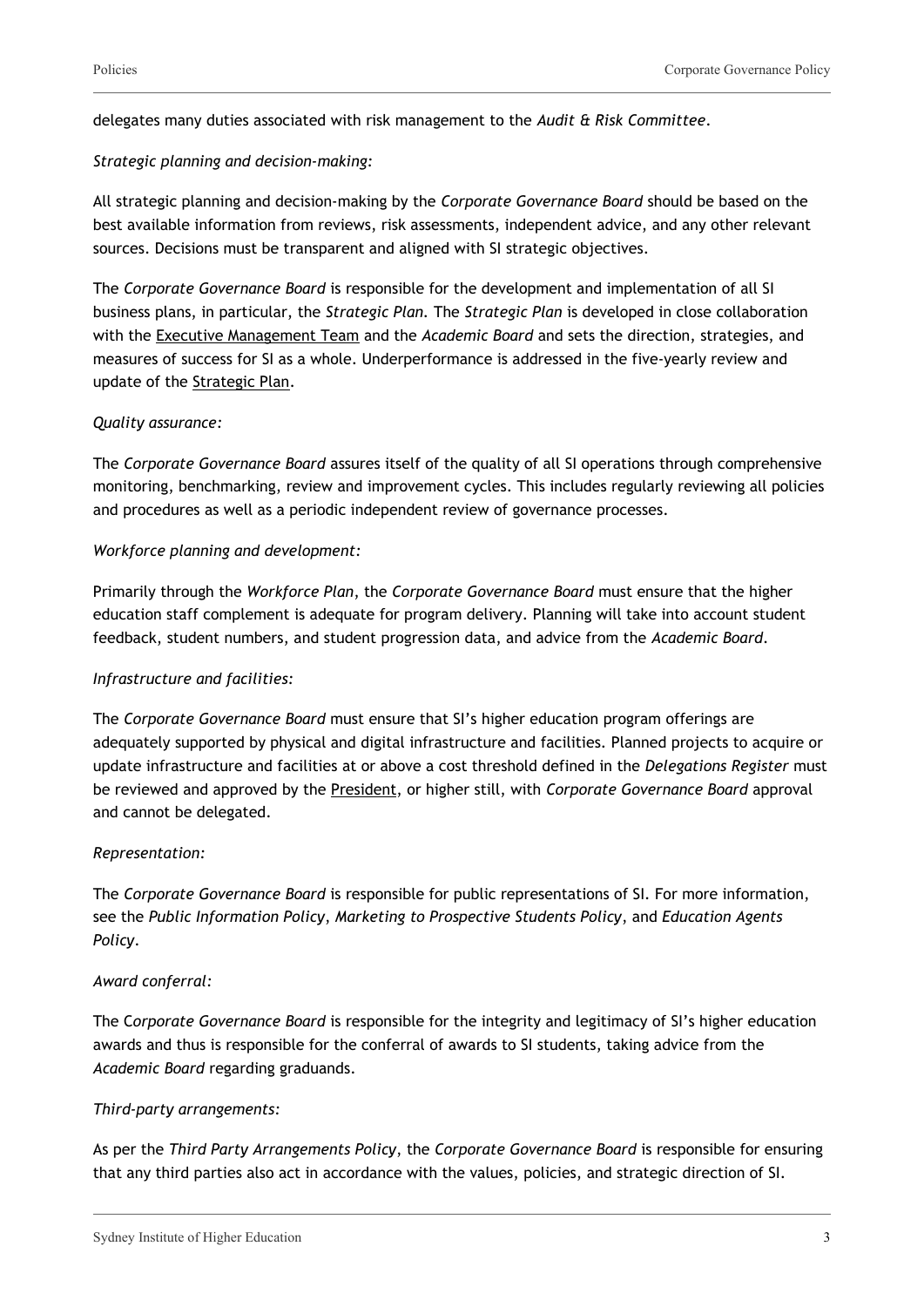#### *Finance:*

As per the *Financial Management Policy*, the *Corporate Governance Board* is responsible for maintaining robust financial oversight, viability, and safeguards. The *Corporate Governance Board* must ensure that SI has the resources necessary to continue delivering quality higher education and to maintain compliance with the *Threshold Standards 2015.*

For more information on the *Corporate Governance Board*'s functions, including meeting procedures, Board membership, and key procedures and functions carried out by the Board, refer to the SI *Corporate Governance Board*'s current *Terms of Reference*.

#### *The Academic Board*

The *Academic Board* is the highest authority on all academic matters, with authority delegated from the *Corporate Governance Board*. It must ensure the highest quality of learning and teaching at SI. While the *Academic Board* advises the *Corporate Governance Board* as appropriate, the *Corporate Governance Board* cannot unduly influence decisions made by the *Academic Board* regarding academic matters.

- The *Academic Board* is thus in charge of making all academic decisions within SI, such as:
- Ensuring that learning and teaching activities align with SI's strategic objectives
- Setting and monitoring academic standards for teaching, learning, and scholarship
- Internal approval of new programs and individual study units, preceding external (TEQSA) approval
- Internal approval of major changes to the curriculum, preceding external (TEQSA) approval
- Program quality assurance through review and re-approval of curriculum
- Defining selection criteria and performance indicators for academic staff
- Development of SI's scholarship expectations within the professional development framework for academic staff.

For more information regarding the *Academic Board*, refer to the SI *Academic Board Terms of Reference* and the *Academic Governance Policy.*

#### *Audit & Risk Committee*

The *Corporate Governance Board* delegates the following responsibilities to the *Audit & Risk Committee*:

- Engaging with external auditors to evaluate SI's financial statements and governance arrangements as necessary
- Identifying, establishing mitigation strategies for, and monitoring risks using the *Risk Register*

*The Committee* must provide periodic reports on its activities to the *Corporate Governance Board.*

#### *Executive Management Team*

Executive Management Team is responsible for monitoring and ensuring the day-to-day implementation of all policies and procedures in accordance with the objectives and plans established by the Boards, and assuring the Board that higher education is delivered as per approved policies and procedures. For more information regarding Senior management, refer to *Academic Governance Policy.*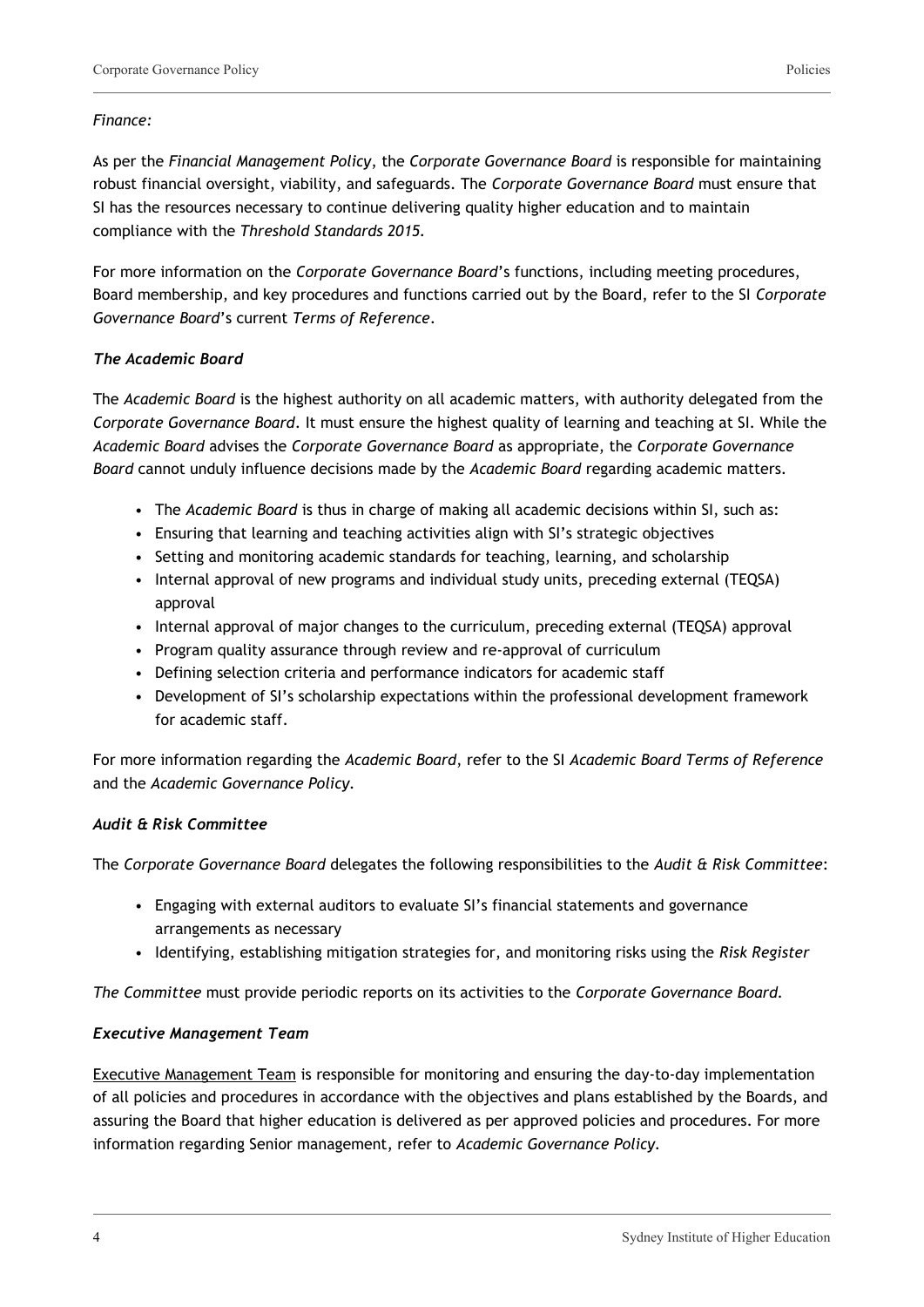## **Policy Implementation and Monitoring**

The arrangements specified in the *Corporate Governance Policy* are monitored on an ongoing basis, in accordance with the *Compliance Calendar.* The following are standing items on the *Corporate Governance Board* agenda:

- Risk management
- Compliance
- Policy Review
- Finance
- Delegations
- Academic integrity
- Workforce
- Workplace Health and Safety

The Board will draw on reports and advice from positions and bodies with delegated authority to inform discussion on each topic.

Details on roles and responsibilities, meeting procedures and membership, contained in the *Corporate Governance Board Terms of Reference*, are reviewed every three years.

In addition, SI engages independent auditors to evaluate the activities of the *Corporate Governance Board* at least once every five years.

## **Definitions**

**Academic Board:** the SI governing body responsible for academic oversight, including SI learning and teaching environment and practices, program development and approval, workforce planning, research and scholarship, and academic policies and procedures. The *Academic Board* advises the *Corporate Governance Board* on academic matters.

**Academic governance:** The structures, systems, and processes through which academic oversight is maintained, ensuring the best quality of learning, teaching, scholarship, and research at SI.

*Australian Qualifications Framework (AQF):* The national policy for regulated qualifications in Australian education at all levels.

**Corporate governance:** The structures, systems, and processes through which accountability is maintained, the strategic direction of SI is determined and pursued, performance is monitored and improved, and risks to key operations are managed.

**Corporate Governance Board:** The SI governing body responsible for the oversight of all SI operations, including the direction-setting, quality assurance, monitoring, and improvement of academic and nonacademic operations. It delegates responsibility for academic matters to the *Academic Board*.

**Audit & Risk Committee:** A committee dedicated to overseeing risk management, processes at SI, under delegated authority by the *Corporate Governance Board*.